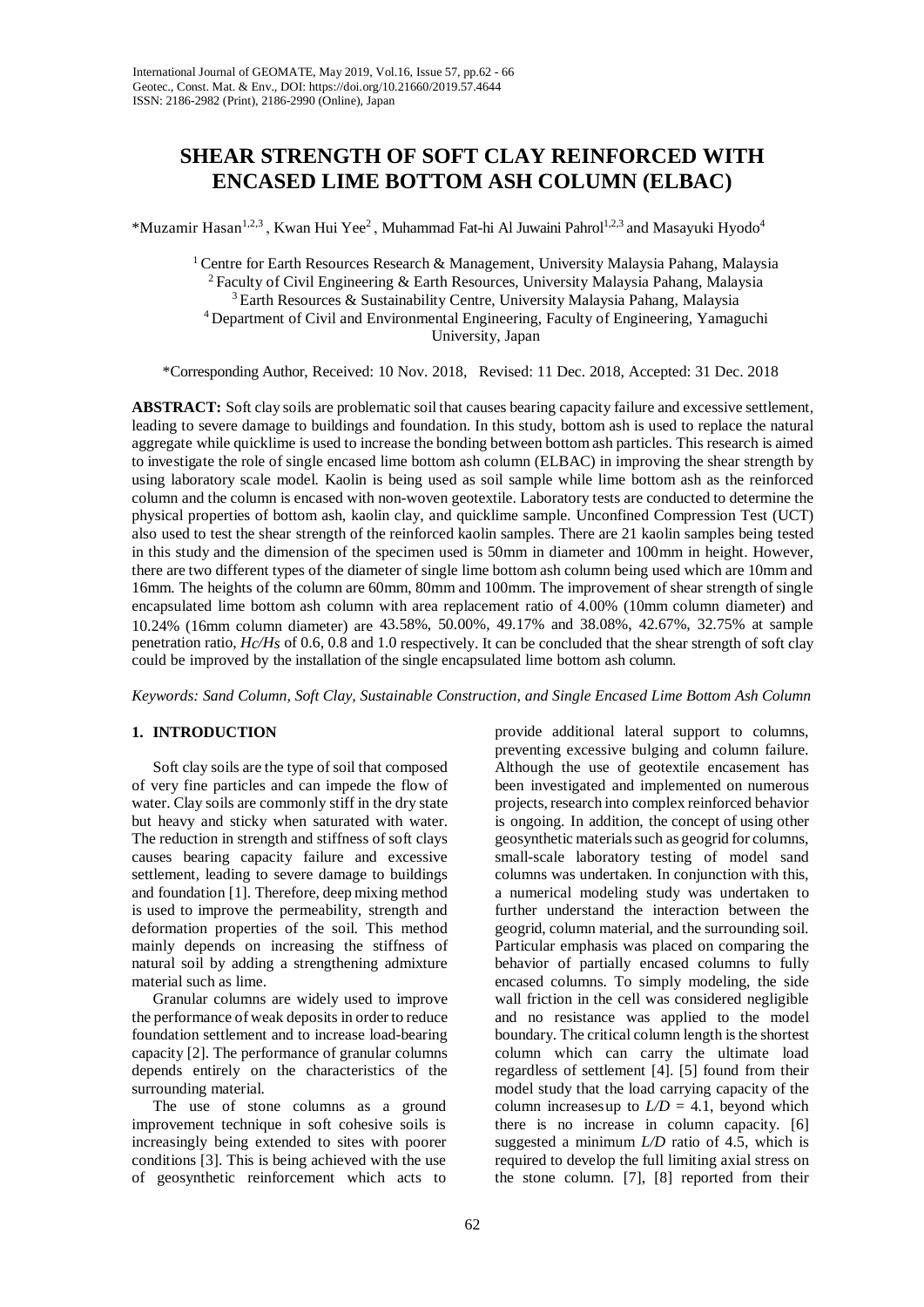experimental study that the *L/D* ratio of minimum 6 is required to develop the full limiting axial stress on the column. [9] found out from their model study that the critical length to be 4–5 *D*; for example, beyond this length of the stone column, no significant increase in its capacity has been observed. [10] supports the hypothesis of a critical column length corresponding to about six column diameters.

Columns longer than critical length did not show further increase in load-carrying capacity, however, longer columns may be needed to control the settlements. Accordingly, rational decisions can be taken to tailor the design of stone column installations to achieve maximum performance at an optimum cost.

In this study, bottom ash not only used to improve the soft soil strength as it also can reduce the need to quarry rock, since bottom ash is used as a substitute for natural crushed rock. In addition, it can reduce the need to dispose of the product to landfill storage. Hence, using this material is more sustainable and environmentally friendlyand avoids the use of natural resources such as sand and gravel. However, lime is used as a binder to increase the bonding between the bottom ash which able to enhance the shear strength of the soft soil. Lastly, the undrained shear strength of soft clay reinforced with single encapsulated lime bottom ash column is determined in order to prove the feasibility to implement lime bottom ash column in real construction. Thus, varies the type of laboratory tests need to be conduct based on British Standard (BS) or the American Society of Testing Material (ASTM). The purpose of this study is to investigate the undrained strength of soft clay reinforced with single encapsulated lime bottom ash column.

#### **2. METHODOLOGY**

 Few tests are conducted toward a small-scale model of the bottom ash as granular column and kaolin as the soft clay by adding some lime as binder. Laboratory tests are conducted to determine the characteristics of lime, kaolin and bottom ash based on British Standard and American Society of Testing Material (ASTM). The model is 50mm in diameter and 100mm in height. All the experiments are carried out at Soil and Geotechnical Laboratory of University Malaysia Pahang. Table 1 shows a list of tests and standard used**.** 

### **2.1 Installation of Single Encased Lime Bottom Ash Column**

 In preparing for the installation of ELBAC for the reinforced specimens, the holes for the

installation of ELBAC were drilled using a drill bit of respective diameter with the specimens still inside the mold to prevent it from expanding. The lime and bottom ash are installing in the holes to achieve a relative density of 13.31%.

 To maintain a uniform density in each ELBAC and maintain the lime at 6%, the mass of bottom ash and lime used to fill the pre-drilled hole had been based on the volume of the pre-drilled hole. By referring to this method, the same density of 8.15×10−4g/mm3 had been produced for every specimen in this study.



Fig. 1 Arrangement of the installed column in clay specimen

Table 1 List of tests and standard used

| Materials | <b>Tests</b>        | <b>Standards</b>                    |  |  |
|-----------|---------------------|-------------------------------------|--|--|
|           | Hydrometer          | <b>BS</b> 1377: Part 2              |  |  |
|           |                     | 1990: 9.6                           |  |  |
|           | Standard            | <b>BS</b> 1377: Part 4              |  |  |
|           | Compaction          | 1990: 3.3                           |  |  |
|           | <b>Falling Head</b> |                                     |  |  |
|           | Permeability        | <b>ASTM D 2434</b>                  |  |  |
| Kaolin    | Specific            | BS 1377: Part 2:                    |  |  |
|           | Gravity             | 1990: 8.3                           |  |  |
|           | Atterberg Limit     | <b>BS</b> 1377: Part 2:             |  |  |
|           | Liquid Limit        | 1990: 4.3                           |  |  |
|           | Plastic Limit       | BS 1377: Part 2:                    |  |  |
|           |                     | 1990: 5.3                           |  |  |
|           |                     |                                     |  |  |
|           |                     | <b>BS</b> 1377: Part<br>2           |  |  |
| Lime      | Hydrometer          | 1990: 9.6                           |  |  |
|           | Specific Gravity    | <b>BS</b> 1377: Part<br>2:1990: 8.3 |  |  |
|           | Atterberg Limit     | <b>BS</b> 1377: Part                |  |  |
|           | Liquid Limit        | 2:1990:4.3                          |  |  |
|           | Plastic Limit       | <b>BS</b> 1377: Part                |  |  |
|           |                     | 2:1990: 5.3                         |  |  |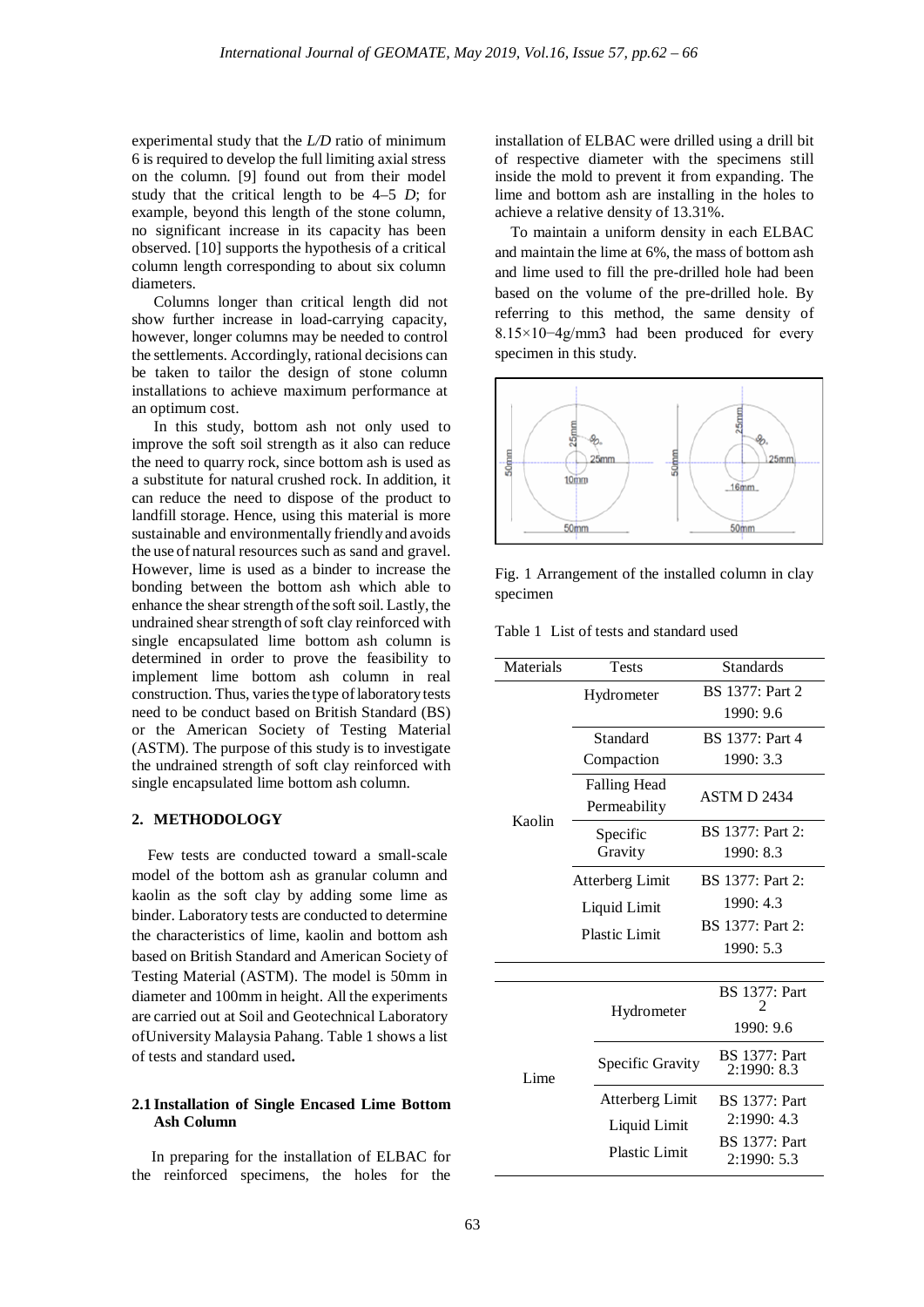| Table 1 continued                                                           |                                         |                                         | Table 2 continued                                                                                                                        |
|-----------------------------------------------------------------------------|-----------------------------------------|-----------------------------------------|------------------------------------------------------------------------------------------------------------------------------------------|
| <b>Bottom Ash</b>                                                           |                                         | <b>BS</b> 1377: Part                    | (% )                                                                                                                                     |
|                                                                             | Dry Sieve                               | 2:<br>1990: 9.3                         | Plastic<br>Index (%                                                                                                                      |
|                                                                             | Specific Gravity                        | <b>BS</b> 1377: Part<br>2:<br>1990: 8.3 | Optimur<br>Moistur<br>Content (9)<br>Standard                                                                                            |
|                                                                             | Standard<br>Compaction                  | <b>BS</b> 1377: Part<br>4:<br>1990: 3.3 | Compaction<br>Maximur<br>Dry Dens<br>$(Mg/m^3)$                                                                                          |
|                                                                             | <b>Constant Head</b><br>Permeability    | ASTM D 2434                             | Specific<br>Small<br>Pycnometer<br>Gravity                                                                                               |
| <b>Bottom Ash</b><br>with Lime                                              | Standard<br>Compaction                  | <b>BS</b> 1377: Part<br>4<br>1990: 3.3  | Coefficie<br>Falling Head Permeabil<br>(m/sec)<br>Permeability<br>$x 10^{-12}$                                                           |
| Soft Kaolin<br>Clay<br>Reinforced<br>with Single<br>Encapsulated<br>(ELBAC) | Unconfined<br>Compression<br>Test (UCT) | ASTM D 2166                             | Coefficie<br>of<br>Constant<br>Permeabil<br>head<br>(m/sec)<br>Permeability<br>$x 10^{-3}$<br>3.2 Effect of Single Lin<br>Choor Ctronoth |

| Table 2 continued                |                                                                            |     |     |     |
|----------------------------------|----------------------------------------------------------------------------|-----|-----|-----|
|                                  | (% )                                                                       |     |     |     |
|                                  | Plastic<br>Index $(\% )$                                                   | 10  | 11  |     |
| Standard                         | Optimum<br>Moisture<br>Content $(\%)$                                      | 21  | 43  | 24  |
| Compaction                       | Maximum<br>Dry Density<br>(Mg/m <sup>3</sup> )                             | 1.5 | 1.1 | 1.3 |
| Small<br>Pycnometer              | Specific<br>Gravity                                                        | 2.6 | 2.3 | 2.3 |
| Permeability                     | Coefficient<br><b>Falling Head Permeability</b><br>(m/sec)<br>$x 10^{-12}$ | 9   |     |     |
| Constant<br>head<br>Permeability | Coefficient<br>of<br>Permeability<br>(m/sec)<br>$x 10^{-3}$                |     |     | 5   |

# **3. RESULT AND DISCUSSION**

## **3.1 Physical and Mechanical Characteristics of Kaolin, Quicklime, and Bottom Ash**

 The physical properties of kaolin clay, quicklime, and bottom ash have been summarized in Table 2. The characteristic of kaolin is nearly the same as soft clay while bottom ash is almost similar to the natural aggregate like sand and fine gravel. In this study, quicklime able to increase the bonding between bottom ash particles based on its fine particle properties

Table 2 Physical and mechanical properties of kaolin, quicklime, and bottom ash

| <b>Test</b>               | Parameter Kaolin Lime          |       |                | <b>Bottom</b><br>Ash |
|---------------------------|--------------------------------|-------|----------------|----------------------|
|                           | <b>AASHTO</b>                  | $A-6$ | $A - 7 -$<br>5 | $A-1-a$<br>(0)       |
| Soil<br>Classification    | USCS<br>(Plasticity)<br>Chart) | MI    | MV             |                      |
| Atterberg<br><b>Limit</b> | <b>Plastic Limit</b><br>(% )   | 26    | 72             |                      |
|                           | Liquid Limit                   | 36    | 61             |                      |

# **3.2 Effect of Single Lime Bottom Ash Colum on Shear Strength**

 The shear strength of all the reinforced specimens is proved to be higher than the control sample. Meanwhile, the shear strength able to improve after installed the single encapsulate lime bottom ash column. Table 3 shows the shear strength results and its improvement

 Fig. 2 and Fig. 3 show the correlation line for sample shear strength and improved shear strength of single encapsulated lime bottom ash column. From Fig. 2 the value of correlation cohesion,  $R^2$  for diameter 10mm and 16mm are 0.9124 and 0.7443 respectively. Whereas, in Fig. 3 the  $\mathbb{R}^2$  for diameter 10mm and 16mm were 0.9255 and 0.6767, respectively. If the value of correlation cohesion,  $\mathbb{R}^2$ nearer to 1, this means the result is more accurate.

Table 3 Shear strength results and its improvement

| Height<br>Penetration<br>Ratio,<br>$H_c/H_s$ | Shear Strength,<br>$S_u$<br>(kPa) |               | Average<br>Shear<br>Strength, | Improvem<br>ent of<br>Shear<br>Strength, |                     |  |  |
|----------------------------------------------|-----------------------------------|---------------|-------------------------------|------------------------------------------|---------------------|--|--|
|                                              |                                   | $\mathcal{L}$ | 3                             | $S_u$<br>(kPa)                           | $\Delta S_u$<br>(%) |  |  |
| Controlled Sample                            |                                   |               |                               |                                          |                     |  |  |
|                                              | 11.6 12.4                         |               | 12                            | 1.0                                      |                     |  |  |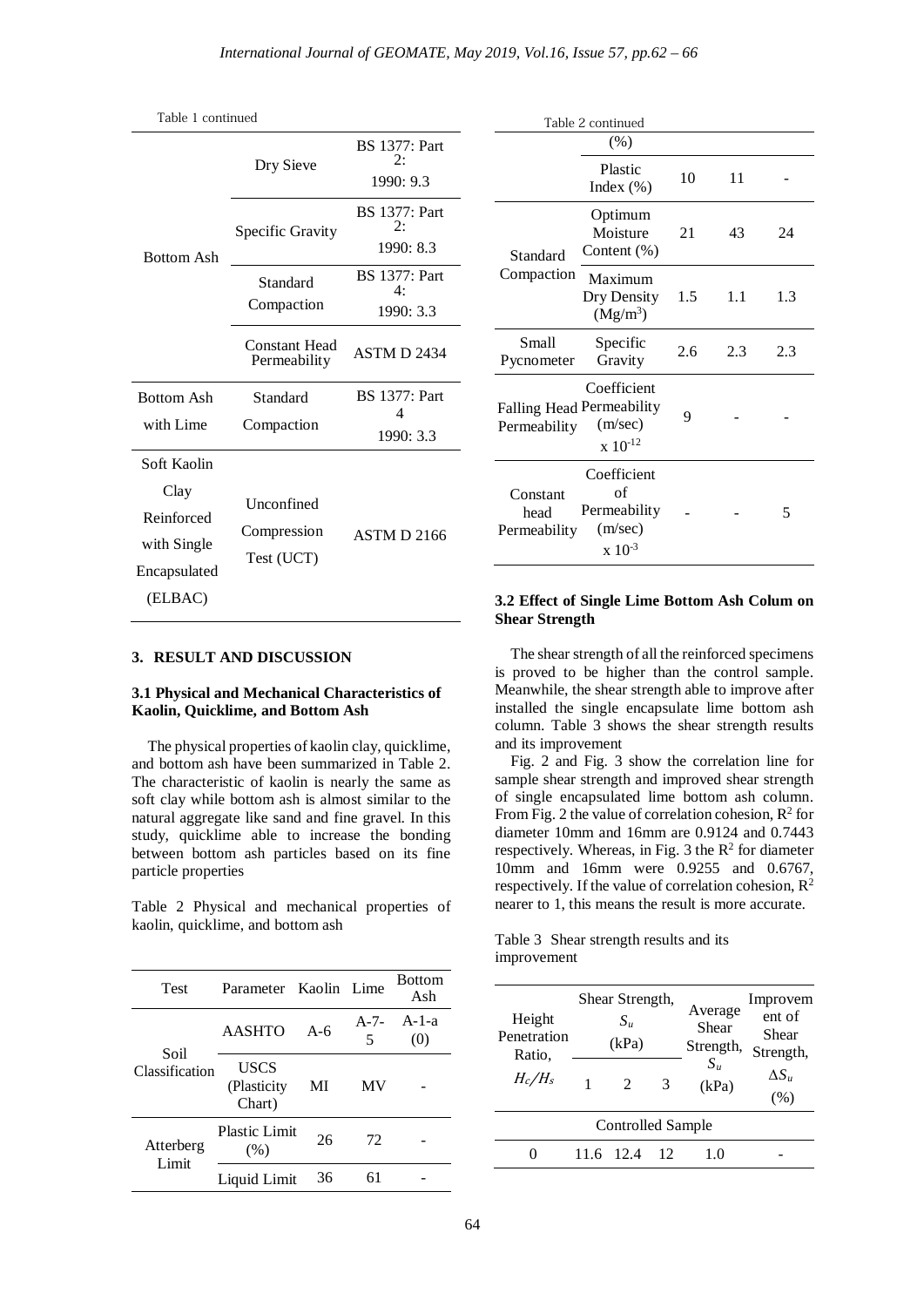| Table 3 continued                                    |      |           |           |       |       |  |
|------------------------------------------------------|------|-----------|-----------|-------|-------|--|
| Single Encapsulated Lime Bottom Ash Column<br>(10mm) |      |           |           |       |       |  |
| 0.6                                                  | 17.3 | 16.3 18.1 |           | 17.2  | 43.6  |  |
| 0.8                                                  | 18.3 |           | 17.1 18.7 | 18.00 | 50.00 |  |
| 1.0                                                  | 17.9 |           | 17.1 18.7 | 18    | 49.2  |  |
| Single Encapsulated Lime Bottom Ash Column<br>(16mm) |      |           |           |       |       |  |
| 0.6                                                  | 17.4 | 16.7      | 15.5      | 16.6  | 38.1  |  |
| 0.8                                                  | 17.1 |           | 17.5 16.7 | 17.1  | 42.7  |  |
| 1.0                                                  | 16.4 | 15.9      | 15.5      | 15.9  | 32.8  |  |



Fig. 2 Correlation graph of shear strength with height penetration ratio for single lime bottom ash column with diameter 10mm and 16mm



Fig. 3 Correlation graph of improvement shear strength with height penetration ratio for single ELBAC with diameter 10mm and 16mm

## **4. CONCLUSIONS**

The major focus of this study is to check out whether there is any improvement on the undrained shear strength of soft kaolin soil after reinforced with single encapsulated lime bottom ash column

with two different column diameters and different length of penetration. Based on laboratory test results analysis, the following conclusions can be made:



Fig. 4 Morphology images of lime bottom ash by SEM at a 10μm magnification



Fig. 5 Morphology images of lime bottom ash by SEM at a 100μm magnification

1. Kaolin characterized as MI by referred to Unified Soil Classification System (USCS) which indicates that it was medium plasticity silts based on its liquid limit (36%) and plasticity index (10%). The specific gravity of kaolin is 2.62 and it also classified as clayey soil, A-6, based on AASHTO classification system. This is because kaolin clay is well graded and its grain size is in the range between clay to fine silt. From the compaction test, the result shows that maximum dry density, *ρd(max)* for kaolin is  $1.53Mg/m<sup>3</sup>$  with the optimum moisture content of 20.91%. Other than that, the permeability coefficient of kaolin is 8.96 x 10−12m/s.

2. Tanjung Bin bottom ash that used in this study was categorized as A-1-a group which consisting predominantly of stone fragments or gravel, either with or without a well-graded binder